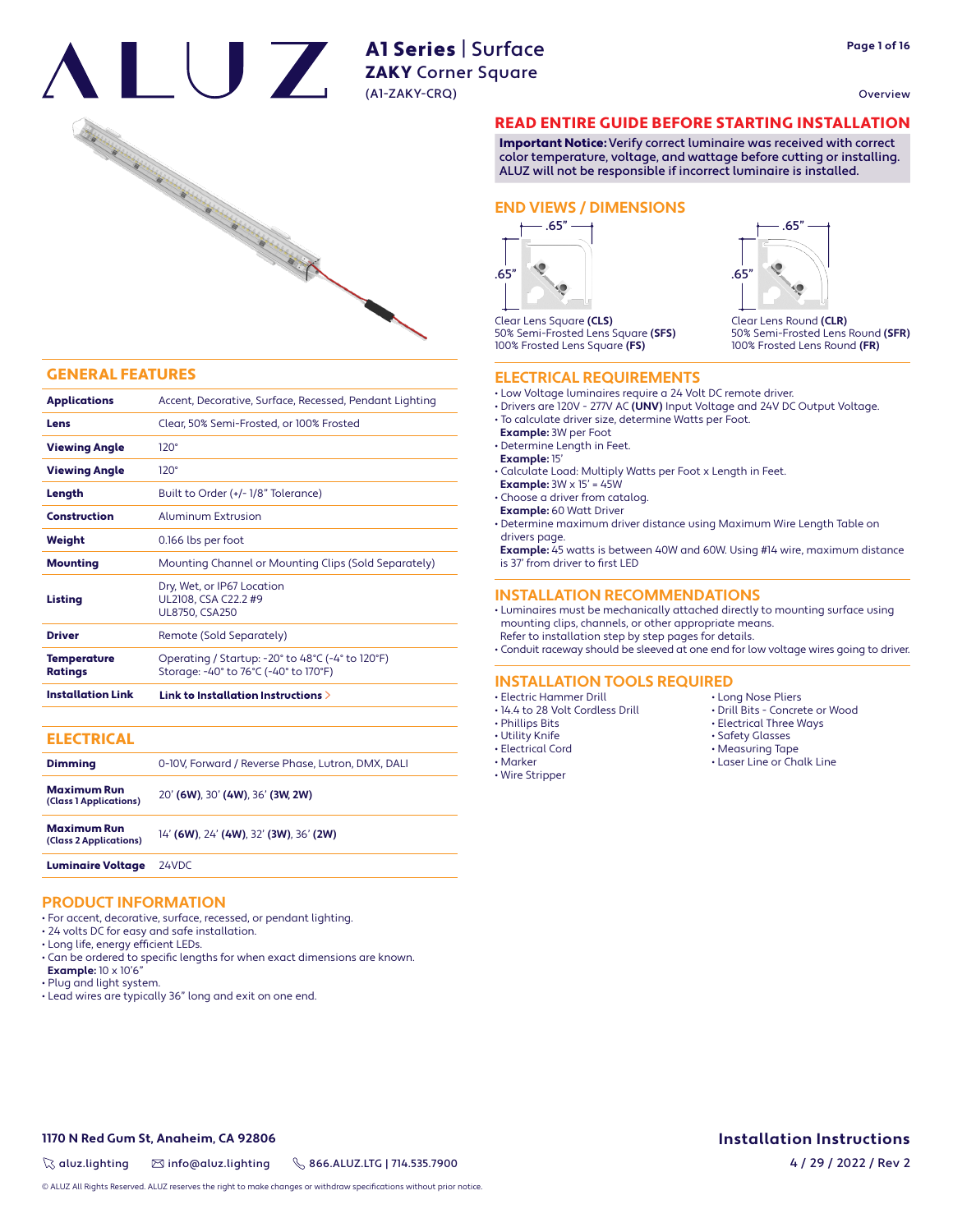**When using LED Luminaires for any application, basic safety precautions**  should always be followed to reduce the risk of fire, electric shock, and personal **injury. LED Lightstrip must be installed in accordance with the NEC or CEC as applicable. ALUZ will not be responsible for any damage or malfunction caused by the following:**

- Ensure power is off before installation, during replacements, additions, or repairs. • Do not use luminaires if damaged, such as broken boards, loose connections, or
- frayed wire insulation. Inspect before installing.
- Do not install luminaire in hazardous locations.
- Do not cover luminaire with any material, as it may cause LEDs to overheat, melt, or ignite. **(Fig. 1)**
- Do not paint on or over luminaire lens or LEDs. Paint or any other substance on lens or LEDs will cause a shift in color temperature.
- Soffit must be evenly painted with a neutral white to avoid color shift.
- $\cdot$  Do not modify luminaire in the field.
- Do not overlap luminaires in any way.
- Only use luminaire with specified rated voltages. Do not exceed the specified voltage for any luminaire.
- Do not use luminaire extrusion as a raceway for additional wire. Non-factory feed through wires inside luminaire will void warranty.
- Ground Fault Circuit Interrupter (GFCI) protections should be provided on circuits or outlets when luminaire is used for outdoor applications.
- Surge protector must be set up for electrical power system to avoid damaging luminaire lighting system.
- Do not make wiring connections without referring to wiring diagrams.
- Do not cut wire while energized.
- Do not exceed maximum run lengths.
- Always follow sequence labeling for continuous runs. Continuous run segments are labeled in alphabetical order.
- Polarity of continuous run segments must be aligned.
- Do not assemble continuous runs prior to installing into mounting clips. Each segment must be installed one by one into mounting clips. The weight of the assembled segments will put strain on junctions, causing the board, pin, or terminals to break.
- Do not install continuous runs without a mounting clip at each junction between two segments.
- Do not mount with luminaires with staples, nails, or like means that might damage the insulation. Mount with double-sided tape and mounting clips.
- Do not install mounting clips over LED diodes or resistors.
- Do not penetrate luminaire board with any foreign object. **(Fig. 2)**
- Do not mount luminaire inside tanks or enclosures of any kind.
- Do not use improper screw head type on mounting clips. It will cause the mounting clip to open up and become dysfunctional.
- Do not modify mounting clips.
- Do not weld mounting clips to surface. Mounting clips must be mechanically
- attached with screws appropriate for mounting surface and weight of luminaire. • Do not mount luminaires with less than the minimum number of mounting clips
- required. See mounting clips section for details. • Do not install mounting clips on uneven surfaces. Use shims to level out height of mounting clips if necessary.
- Do not install mounting clips after luminaires have been assembled.
- Install mounting clips first, then install luminaire into mounting clips.
- Do not force luminaire into a space that is too small.
- Do not force luminaire with cord grip into soffit.
- Do not install luminaire at an angle within a cove. Only install luminaires straight within a cove.
- Do not bend extrusion around radius.
- Do not submerge dry or wet location luminaire in any liquid.
- Do not install wet location in outdoor coves without proper drainage. **(Fig. 3)** • Do not install luminaire in any area that is continuously exposed to flowing or
- pooling water, such as underneath drain pipes, sprinklers, fountains, misters, etc. • Do not install connectors without shrink tube for wet location. **(Fig. 4)**
- Do nut use a lighter or open flame to heat shrink tube. **(Fig. 5)**
- Do not cut, puncture, or penetrate aluminum housing, end caps, or lens covers.
- Do not drop, bang, or rest weight upon luminaire.
- Do not apply excessive pressure to any part of luminaire board or LEDs. **(Fig. 6)**
- Do not bend luminaire power cord or continuous connector past permitted bend radius. Bending past permitted bend radius will break the seal of the cordgrip or damage the insulation. 1.5" minimum bend radius.
- Do not bend board in any direction. **(Fig. 7)**



#### **CLEANING MATERIALS**

The use of solvents and/or cleaners which are not compatible with polycarbonate will result in the softening, crazing, and/or cracking of the plastic part. This is especially true of polycarbonate lamps and mounting bases which may be under stress in their normal applications.

#### **COMPATIBLE WITH POLYCARBONATE**

- Mild soap and water
- Mineral Spirits
- Isobutyl Alcohol
- VM and P Naphtha
- Varsol No.2
- Mexane
- Freone TF and TE-35
- Ethanol
- Dirtex
- 

#### **NOT COMPATIBLE WITH POLYCARBONATE**

- Trichlor
- Gasoline
- Liquid Detergents
- Acetone
- Carbon Tetrachloride • Pink Lux (Phosphate free)
- Triclene
- 
- Chlorinated Hydrocarbons • #1 & #3 Denatured Alcohol
- 
- Methyl Ethyl Keytone (MEK) • Texize-8006, 8129, 8758
- 
- MIBK

• Liquid Cleaner – 8211 • Toluol

• 2% Sol. Reg. Joy • 10% Sol Bon Ami • White Kerosene • Methyl Alcohol • Heptane

• Petroleum Ether / 65°C • Isopropyl Alcohol • Lacryl PCL-2035 Polycarbonate Cleaner

- Agitene
- Benzol
- Ajax
- Kleenol Plastics
- Lysol
- Stanisol Naphtha
- Oils
- Lemon Joy (phosphate free)
- Diversol
- Lestoil

 $\%$  aluz.lighting  $\%$  info@aluz.lighting  $\%$  866.ALUZ.LTG | 714.535.7900

© ALUZ All Rights Reserved. ALUZ reserves the right to make changes or withdraw specifications without prior notice.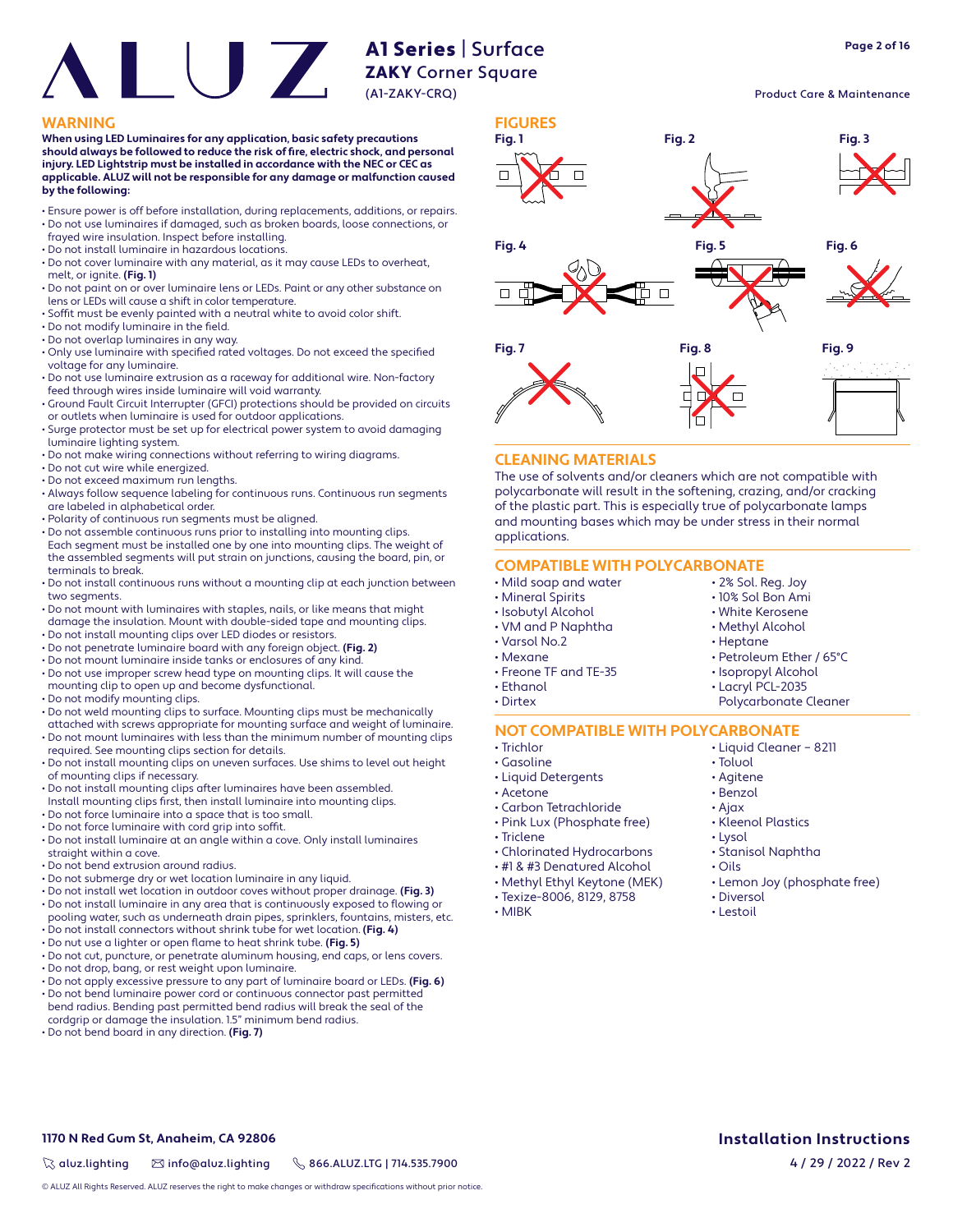**FORWARD / REVERSE PHASE DIMMING (PH)**

#### **Technical Requirements For Control Equipment**

• Magnetic Low Voltage (MLV): Magnetic (core and coil, toroidal) transformersupplied low voltage lighting.

- Electrical Characteristic: Inductive
- Special Requirements: Symmetric cycles (VDC ≤ 2), smooth turn off (positive and negative periods are equal for safe MLV transformer operation).

#### **PHASE DIMMER RATINGS**

The stated VA (volt-ampere) rating is the rated capacity of the dimmer which includes the magnetic transformer heat losses and the lamp load. A transformer dissipates less than 20% of the connected load as heat. The lamp load plus the transformer loss determine the dimmer capacity required. See the example below.







 $\mathbb L$  FORWARD OR REVERSE PHASE DIMMER **(BY OTHERS) LINE**

**Notes:** Wire colors vary based on model. See individual submittal for more information, or refer to wiring diagram on driver label. Confirm wire colors before connecting to power source. Cap off dimming wires individually for non-dimming applications. For best dimming performance, use a minimum load of 50% and a maximum load of 80%.

Dimming Protocol & Wiring Diagrams (DRV-E Phase & 10V Driver)

#### **0-10V DIMMING (10V)**

- Technical Requirements For Control Equipment
- The light output of the LEDs operated by the controllable LED driver is controlled by DC voltage applied to the control input leads (gray and violet). The actual response curve of LED driver current versus control voltage.
- The control device must be capable of accepting or sinking the DC current flow from the driver. The DC current from the driver that must be sinked by the control circuit is approximately 150uA (+/50% for isolated dim interfaces, up to 1.5mA for non isolated dim interfaces).
- If the control bus is opened, or if the control device internally opens the control bus under some conditions, the voltage on the control bus will then be a function of the drivers, which is 10-15V. Maximum light output will be delivered under this condition.
- If the control bus is shorted either by a mechanical switch in the control or by the circuitry of the control device, or inadvertently in the wiring, the current on the control bus will be less than 1.5mA.
- As can be determined from the two items, simple two-level operation of the drivers can be achieved by proper usage and application of a simple open/closed switch on the control bus with maximum light being achieved when the switch is open and minimum light with the switch is closed.
- The driver is intended to be used with control voltages between 0-10VDC volts peak maximum on the driver control leads.
- Control equipment intended to control more than one driver must be capable of sinking the current supplied tot the control bus by the maximum number of drivers specified for the control device. At any given level setting it must maintain control bus voltage constant within a range of +/-5% as the number of drivers connected to the control bus varies from a minimum of one driver up to the maximum number specified for the control device.
- Driver of various ratings may be mixed on the same control system.

#### **0-10V DIMMER RATINGS**

The stated VA (volt-ampere) rating is the rated capacity of the dimmer which includes the electronic transformer heat losses and the lamp load. A transformer dissipates less than 20% of the connected load as heat. The lamp load plus the transformer loss determine the dimmer capacity required. See the example below.



#### **0-10V DIMMING WIRING DIAGRAM**



#### **1170 N Red Gum St, Anaheim, CA 92806**

 $\%$  aluz.lighting  $\%$  info@aluz.lighting  $\%$  866.ALUZ.LTG | 714.535.7900

**Page 3 of 16**

**Installation Instructions** 4 / 29 / 2022 / Rev 2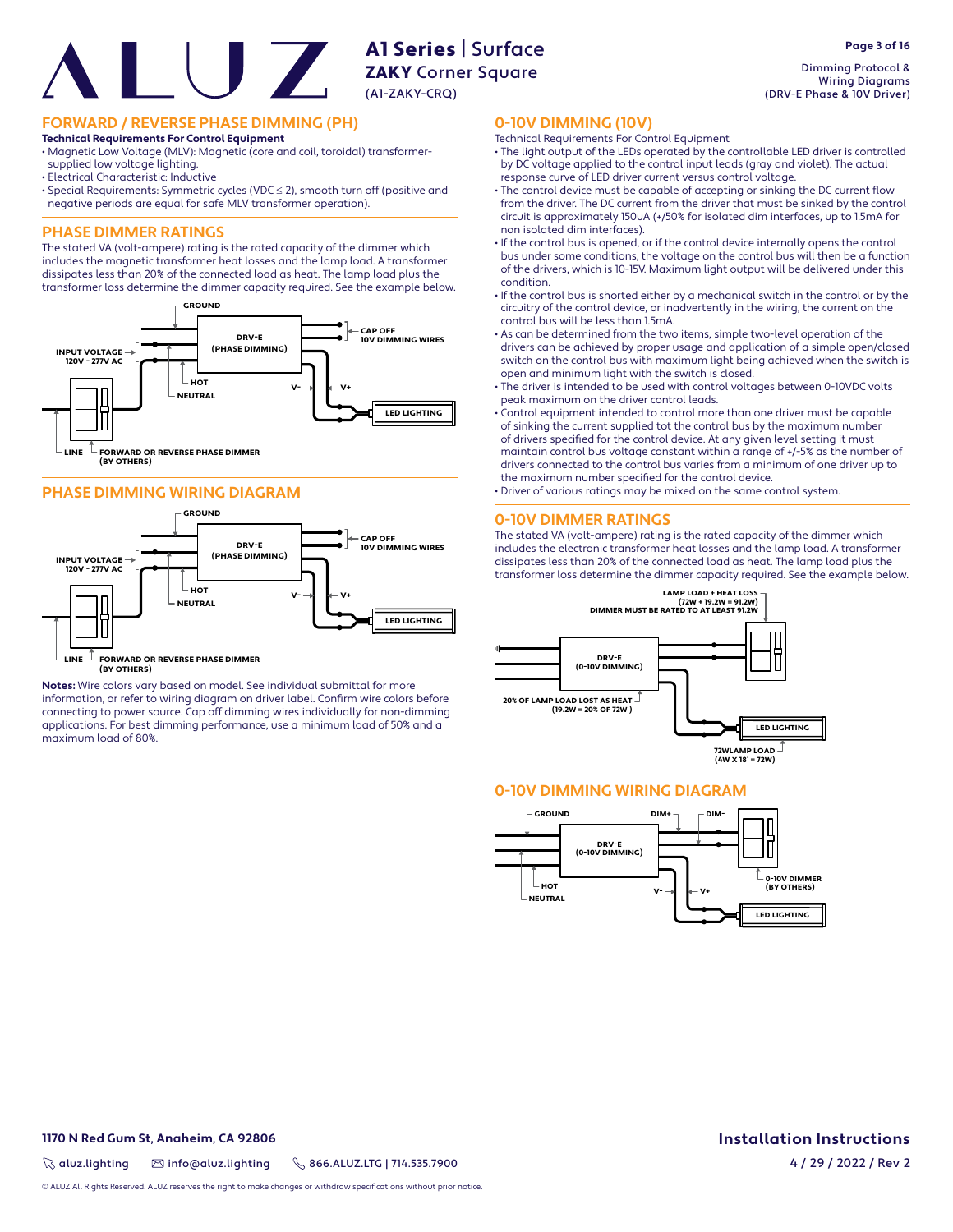Driver Info (DRV-E Phase & 10V Driver)

#### MAXIMUM RUN BASED ON 80% LOAD OF ELECTRONIC DRIVER MAXIMUM WATTAGE

| <b>Driver</b><br>Wattage | 80% Load    | <b>1.5W</b><br><b>Max Run</b> | 2W<br><b>Max Run</b> | <b>2.5W</b><br><b>Max Run</b> | 3W<br><b>Max Run</b> | 3.6W<br><b>Max Run</b> | 4 <b>W</b><br><b>Max Run</b> | 4.5W<br><b>Max Run</b> | 5W<br><b>Max Run</b> | <b>5.5W</b><br><b>Max Run</b> | 6W<br><b>Max Run</b> | 6.5W<br><b>Max Run</b> |
|--------------------------|-------------|-------------------------------|----------------------|-------------------------------|----------------------|------------------------|------------------------------|------------------------|----------------------|-------------------------------|----------------------|------------------------|
| 30                       | 24W         | 16'                           | 12'                  | 9.6'                          | 8'                   | 6.6'                   | 6'                           | 5.3                    | 4.8'                 | 4.36'                         | $\mathcal{L}'$       | 3.69'                  |
| 60                       | 48W         | 32'                           | 24'                  | 19.2'                         | 16'                  | 13.3                   | 12'                          | 10.6'                  | 9.6'                 | 8.7'                          | 8'                   | 7.3'                   |
| 96                       | 76.8W       | 51.2'                         | 38.4                 | 30.7                          | 25.6'                | 21.3'                  | 19.2'                        | 17.1                   | 15.36'               | 13.9'                         | 12.8'                | 11.8'                  |
| 150                      | 120W        | 80'                           | 60'                  | 48 <sup>°</sup>               | 40'                  | 33.3'                  | 30'                          | 26.6'                  | 24'                  | 21.8'                         | 20'                  | 18.4'                  |
| 200                      | <b>160W</b> | 106.6'                        | 80'                  | 64                            | 53.3'                | 44.4'                  | 40'                          | 35.5'                  | 32'                  | 29'                           | 26.6'                | 24.6'                  |
| 300                      | 240W        | $160^\circ$                   | 120 <sup>°</sup>     | 96'                           | 80'                  | 66.6                   | 60'                          | 53.3                   | 48'                  | 43.6'                         | 40'                  | 36.9'                  |

**Note:** Maximum Run refers to the total length of lighting that can be connected to a single driver. Maximum Runs for individual products still apply.

#### MAXIMUM WIRE LENGTH TO PREVENT EXCESS VOLTAGE DROP

|                  | <b>Load Wattage (W)</b> |      |      |      |      |      |      |      |      |      |     |     |     |
|------------------|-------------------------|------|------|------|------|------|------|------|------|------|-----|-----|-----|
| <b>Wire Size</b> | 15                      | 24   | 30   | 48   | 60   | 76   | 96   | 120  | 150  | 160  | 200 | 240 | 300 |
| 20 AWG           | 79'                     | 49'  | 39'  | 25'  | 20'  | 16'  | 12'  | 10'  | 8'   | ÷,   | 6'  | 5'  | 4'  |
| <b>18 AWG</b>    | 125'                    | 78'  | 63'  | 39'  | 31'  | 25'  | 20'  | 16'  | 13'  | 12'  | 9'  | 8'  | 6'  |
| <b>16 AWG</b>    | 199'                    | 125' | 100' | 62'  | 50'  | 39'  | 31'  | 25'  | 20'  | 19'  | 15' | 12' | 10' |
| <b>14 AWG</b>    | 317'                    | 198' | 158' | 99'  | 79'  | 63'  | 50'  | 40'  | 32'  | 30'  | 24' | 20' | 16' |
| 12 AWG           | 504'                    | 315' | 252' | 157' | 126' | 100' | 79'  | 63'  | 50'  | 47'  | 38' | 31' | 25' |
| <b>10 AWG</b>    | 801                     | 501  | 400' | 250' | 200' | 158' | 125' | 100' | 80'  | 75'  | 60' | 50' | 40' |
| 8 AWG            | 1273'                   | 796' | 637  | 398' | 318' | 252' | 199' | 159' | 127' | 120' | 96' | 80' | 64' |

#### **MAXIMUM WIRING DISTANCE OF DRIVER TO LIGHTING**

The maximum wiring distance of driver to LED Lighting refers to the wire used between the driver and first LED of the luminaire. If the wire gauge is inadequate for the wiring distance, the luminaire will receive decreased voltage, insufficient to power the LEDs. Refer to the table to determine appropriate wiring distances based on wire gauge and the LED load.



#### **MOUNTING INSIDE AN ENCLOSURE**

- Only mount drivers inside enclosures rated for your application
- Always ground drivers to enclosure
- Do not mount drivers without an enclosure
- Use enclosure knockouts and water-tight conduit fittings when applicable

#### **DRIVER CARE**

- Do not submerge drivers in any liquid
- Do not leave any exposed wires
- Do not cover driver without proper ventilation
- Do not install damaged driver
- Do not exceed maximum load

#### **DIMMER TRIM VALUES**

Set dimmer trim value as needed to prevent flickering and irregular dimming. Review dimmer specifications for trim value adjustment. Dimmers by others.



**1170 N Red Gum St, Anaheim, CA 92806**

 $\%$  aluz.lighting  $\%$  info@aluz.lighting  $\%$  866.ALUZ.LTG | 714.535.7900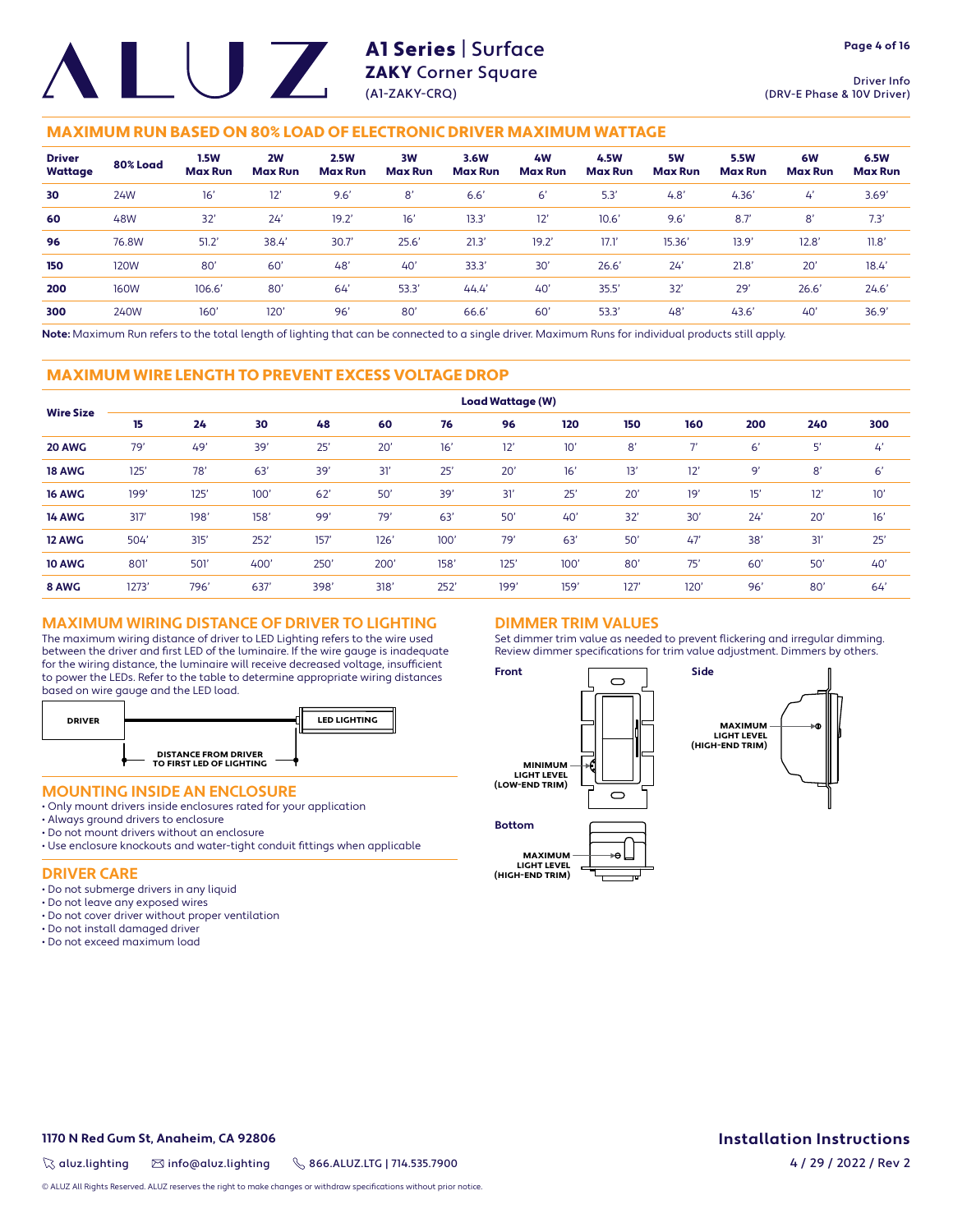the load.

experience.

• FCC Part 15 - Class A (277 V~) - Class B (120 V~)

 $\cdot$  NOM certified for Mexico.

fixture-to-fixture matching.

Dimming Protocol & Wiring Diagrams (Lutron Hi-lume Drivers)

**Page 5 of 16**

#### **LUTRON HI-LUME 2-WIRE DIMMING (LTEA)**

**Technical Requirements For Control Equipment**

• The Hi-lume 1% 2-Wire LED Driver (LTEA) is a high performance LED driver that provides a smooth, continuous, flicker-free 1% dimming for virtually any LED fi xture. Primary voltage is 120V and secondary side is 12VDC or 24VDC. A rated life time of 50,000 hours @tc -149°F (65°C).Inrush current: < 2A.

Minimum operating temperature ta = 32°F (0°C).

• Continuous, flicker-free dimming from 100% to 1%. Compatible with selected Maestro Wireless, RadioRA 2, HomeWorks QS, GRAFIK Eye QS, GRAFIK Systems, Quantum, and C•L Dimmers.

• The driver is California Title 24 JA8 Compliant.

#### **Wiring Diagram for Controls Requiring Neutral (JA8 Compliant)**



#### **Wiring Diagram for Controls Not Requiring Neutral (JA8 Compliant)**



#### **LUTRON HI-LUME 3-WIRE DIMMING (L3DA)**

#### **Technical Requirements For Control Equipment**

- Hi-lume 1% EcoSystem/3-Wire Driver (L3DA) is a high-performance LED driver that provides smooth, continuous 1% dimming for virtually any LED fixture, primary voltage is 120–277 V~ at 50/60 Hz and secondary side is 12VDC or 24VDC. A rated life time of 50,000 hours @tc -149°F (65°C). Inrush current: < 2A. Minimum operating temperature ta = 32°F (0°C).
- Continuous, flicker-free dimming from 100% to 1%. Compatible with Energi Savr Node unit with EcoSystem, GRAFIK Eye QS control unit, PowPak dimming module with EcoSystem, and Quantum systems, allowing for integration into a planned or existing EcoSystem lighting control solution. Standard 3-wire, line-voltage phase control technology for consistent dimming performance.

#### **Wiring Diagram for 3-Wire Controls**



#### **Wiring Diagram for EcoSystem Digital Controls**



**Note:** Colors shown on wiring diagrams correspond to terminals on driver

#### **1170 N Red Gum St, Anaheim, CA 92806**

 $\%$  aluz.lighting  $\%$  info@aluz.lighting  $\%$  866.ALUZ.LTG | 714.535.7900

**Installation Instructions**



**LUTRON HI-LUME 3-WIRE PREMIER DIMMING (L3D0)**

• Soft-on, Fade-to-Black operation for EcoSystem controls: fades smoothly between 0% and 0.1% when turned on and off for an incandescent like dimming

• Field Adjustment Knob offers customer low-end light output tuning for better

 - HomeWorks QS, Energi Savr Node units with EcoSystem controls, GRAFIK Eye QS with EcoSystem controls, PowPak with EcoSystem dimming modules, PowPak with EcoSystem wireless fixture controls, and Quantum systems, allowing for integration into a planned or existing EcoSystem lighting control solution.

• Protected from miswires of input power, up to 277 V~, to EcoSystem control inputs. • Rated lifetime of 50,000 hours at 40 °C (104 °F) ambient temperature and max load.

• PWM dimming meets IEEE1789 over the entire dimming range.

• Guaranteed dimming performance when used with Lutron controls:

• Hi-lume Premier 0.1% EcoSystem / 3 Wire constant voltage 24V LED driver with Soft-on, Fade-to-Black. The Hi-lume Premier 0.1% Constant Voltage Driver is a high-performance LED driver capable of controlling up to 96W of 24V constant voltage loads. This driver provides smooth and continuous dimming down to 0.1% low-end. It is ideal for use with strip lighting in applications such as coves, under or over cabinet lighting and pathway lighting. The driver is UL Listed with an integrated wiring compartment and can be mounted up to 150'away from

**Technical Requirements For Control Equipment**

• Continuous, flicker-free dimming from 100% to 0.1%

• UL Listed for United States and Canada (cULus®).

- Lutron 3-wire controls and interfaces.

• The driver is California Title 24 JA8 Compliant.

**Wiring Diagram for 3-Wire Controls (JA8 Compliant)**

#### **Wiring Diagram for EcoSystem Digital Controls (JA8 Compliant)**



© ALUZ All Rights Reserved. ALUZ reserves the right to make changes or withdraw specifications without prior notice.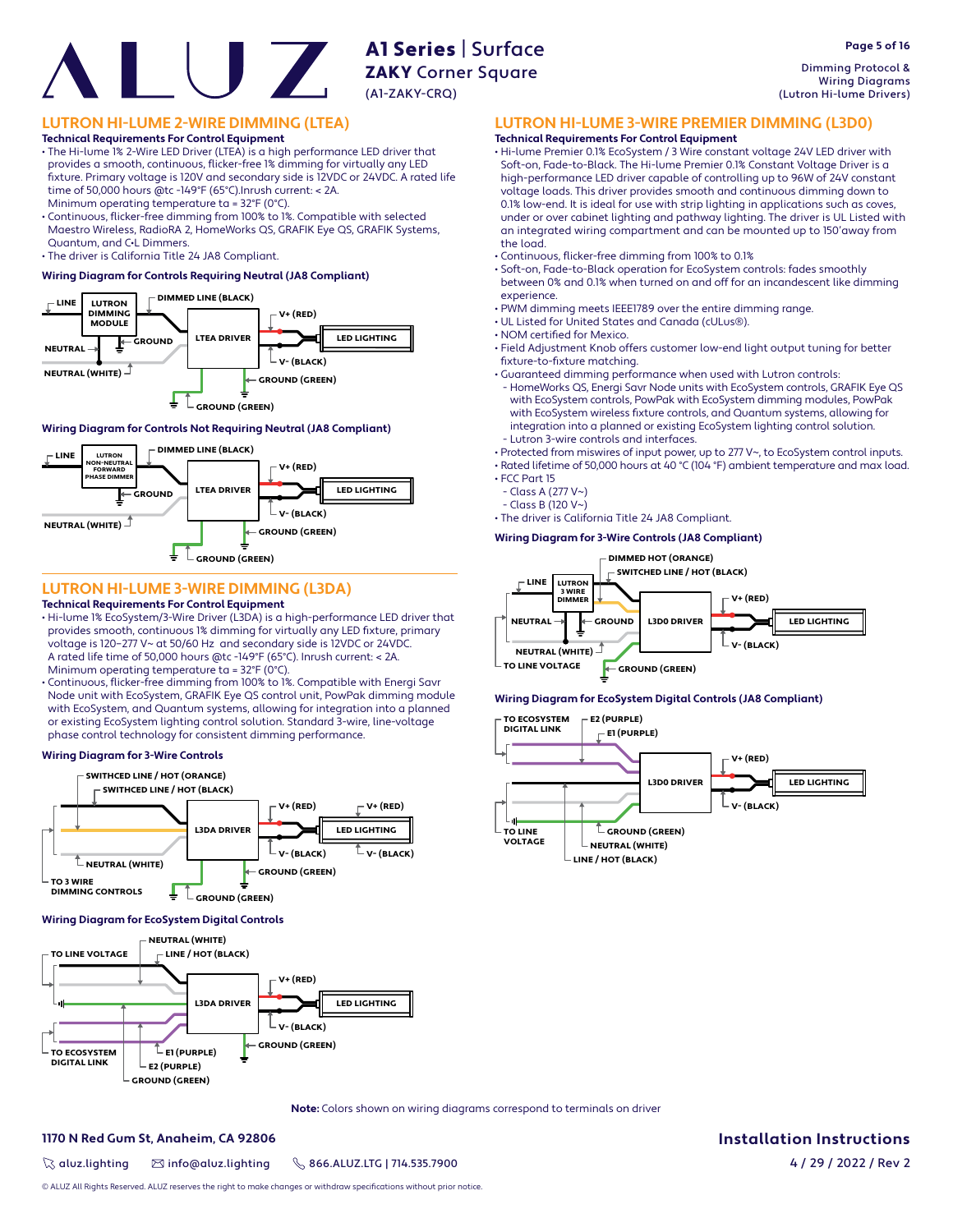#### **DIAGRAM OF DRIVER**



A1 Series | Surface ZAKY Corner Square

(A1-ZAKY-CRQ)

# **Page 6 of 16**

 Dimming Protocol & Wiring Diagrams (DMX & DALI Driver - DRV100-E)

#### **DIGITAL INTERFACE**



#### **NOTES (DMX)**

- Wire colors on diagram correspond to colors of driver terminals.
- Default DMX address of each luminaire is 001. Consult a third party DMX commissioner to modify at time of installation. ALUZ does not provide DMX commissioning.
- DMX Address must be set for each driver. Default DMX address is 001.
- A DMX Control System (by others) must be used to operate the lighting.
- The last driver in a daisy chain sequence must be terminated.
- Driver load not to exceed 100W.
- For best dimming performance, it is recommended to load drivers to a minimum of 50% (50W) and a maximum of 80% (80W).
- Up to 28 drivers may be daisy chained together using shielded cable specified for DMX wiring.
- Ensure DIP Switch 1 is set to ON (Left) to activate 24V operation.

#### **DMX Wiring: Static White**







#### **DMX Wiring: Dynamic White (DWH)**



#### **1170 N Red Gum St, Anaheim, CA 92806**

 $\%$  aluz.lighting  $\%$  info@aluz.lighting  $\%$  866.ALUZ.LTG | 714.535.7900



#### **NOTES (DALI)**

- Wire colors on diagram correspond to colors of driver terminals.
- DALI commissioning to be performed by a third party at time of
- installation. ALUZ does not provide DALI commissioning.
- DALI Address must be set for each driver.
- A DALI Control System (by others) must be used to operate the lighting. • Driver load not to exceed 100W.
- For best dimming performance, it is recommended to load drivers to a minimum of 50% (50W) and a maximum of 80% (80W).
- Up to 28 drivers may be daisy chained together using shielded cable specified for DALI wiring.
- Ensure DIP Switch 1 is set to ON (Left) to activate 24V operation.

#### **DALI Daisy Chain**



# **Installation Instructions**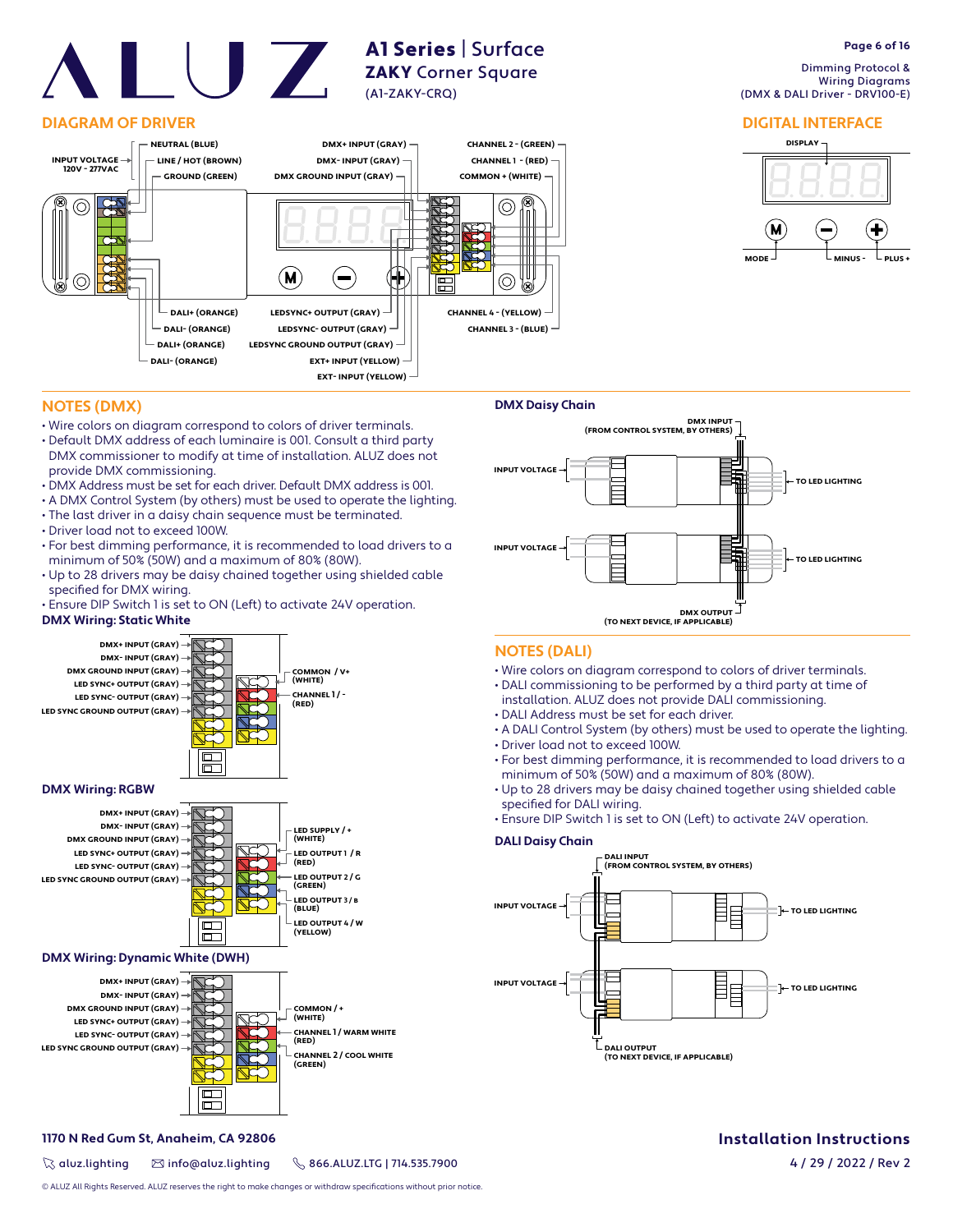

Driver Functions (DMX & DALI Driver - DRV100-E)

#### **MODE OF OPERATION**



#### • Set Mode to DMX or DALI



- Set LED Groups to RGBW for RGBW lighting.
- Set LED Groups to CCWW for Dynamic White lighting.
- Set External Input to OFF.
- Set Dimming Curve to Linear.

#### **STANDALONE OPERATION (Color / Show)**



• Standalone Operation should only be used when a control system is not present to control the lighting (not recommended).

#### **1170 N Red Gum St, Anaheim, CA 92806**

 $\%$  aluz.lighting  $\%$  info@aluz.lighting  $\%$  866.ALUZ.LTG | 714.535.7900

© ALUZ All Rights Reserved. ALUZ reserves the right to make changes or withdraw specifications without prior notice.



• Consult with a third-party DMX or DALI professional to determine which settings are best for your application. ALUZ does not provide DMX or DALI commissioning.

#### **OTHER FUNCTIONS**



- Always perform the visual test function after wiring to ensure all channels are behaving appropriately.
- Reset driver to factory settings if necessary. It is recommended to reset each driver before adjusting settings for the first time.
- Lock driver if applicable (not recommended).

### **Installation Instructions**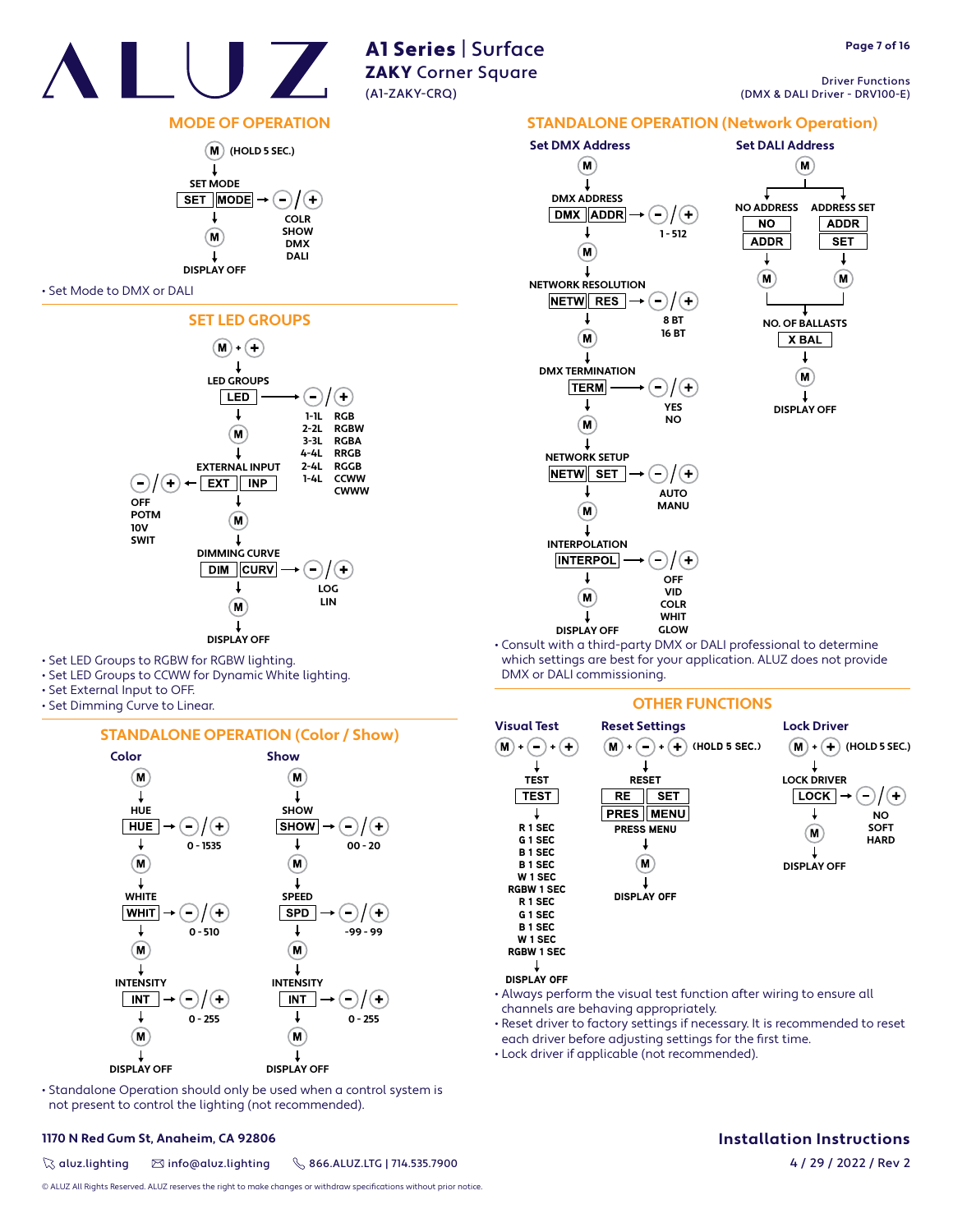# A1 Series | Surface

#### ZAKY Corner Square (A1-ZAKY-CRQ)

- 1 If applicable, prepare wires by stripping 1/8" from the end of each wire, then tin the tips of the wire with solder. Apply heat to stripped portion of wire, then add a small amount of solder until stripped portion of wire is fully covered in solder.
- 2 Solder lead wires to solder contacts on the end of board. Solder the positive wire (red) to the contact marked "+". Solder the neutral wire (white) to the contact marked "-

**Note:** Solder iron not to exceed 720°F. Heat joint with tip of iron. Heat both the solder pad and the wire. Add a small drop of solder on the tip of solder iron to transfer the heat to joint quickly; it should melt and flow smoothly, covering the wire and pad. Remove iron once enough solder has been added to the components. Allow 5 seconds for the joint to cool.



**Note:** Appearance of lightstrip may differ from example shown. Refer to wiring diagrams from installation instructions before soldering any wires.

3 After soldering, check underside of LED board to ensure excess solder is not present. If present, cover it with non-conductive electrical tape (by others).



**SOLDERING GUIDE CONTINUOUS RUNS**

1 Insert terminal connectors into each terminal where two LED boards will be joined.

Push boards together leaving no gap.



#### **CONNECTORS**

1 Insert power connector or continuous connector lead wires into LED board terminals. Insert the positive wire (red) into the terminal marked "+". Insert the neutral wire (white) into the terminal marked "-**Note:** Ensure + and - terminals are aligned throughout the entire run.





Continuous Connector

Soldering Guide & Connectors

#### **Installation Instructions** 4 / 29 / 2022 / Rev 2

**1170 N Red Gum St, Anaheim, CA 92806**

 $\%$  aluz.lighting  $\%$  info@aluz.lighting  $\%$  866.ALUZ.LTG | 714.535.7900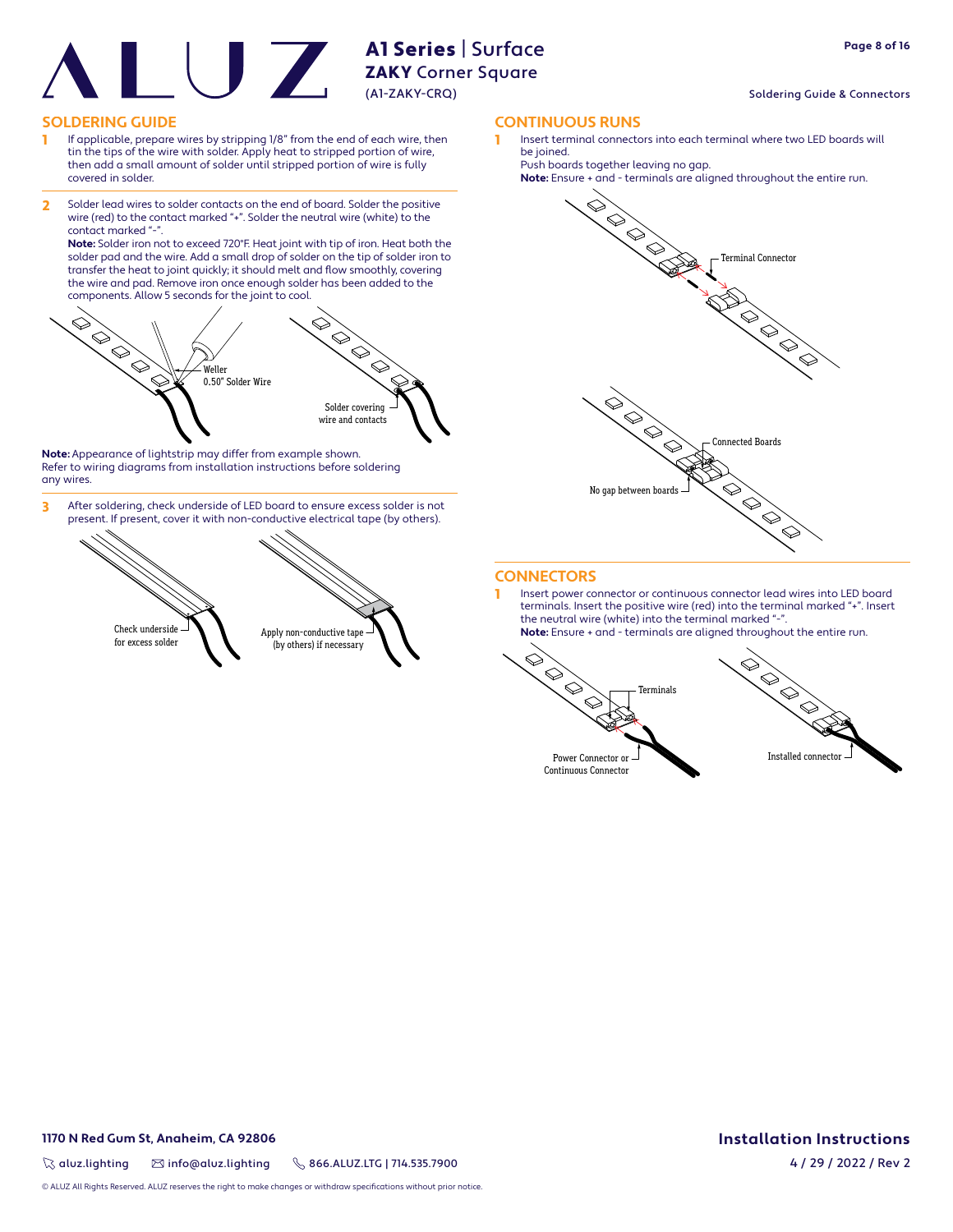Mounting Clips

**Page 9 of 16**

#### **UNASSEMBLED APPLICATIONS ASSEMBLED APPLICATIONS**

- 1 Measure area where luminaire will be installed. Use a laser line to create a reference line along installation area, ensuring consistent alignment of mounting clips. Mark location where each mounting clip will be installed along reference line.
- 2 Use 1 mounting clip every 2', rounded up. Use a minimum of 2 mounting clips per luminaire segment. For vertical applications, create a stopper at the bottom of the run to prevent sliding.
- 3 Use a mounting clip at the junction between two luminaire segments. **Example:** 20' Run.

|            |                   | --                                                           |  |            |
|------------|-------------------|--------------------------------------------------------------|--|------------|
|            |                   |                                                              |  |            |
| $-$ 3" Gap | $L$ Mounting Clip | $\overline{\phantom{a}}$ Junction between luminaire segments |  | $-$ 3" Gap |

- 4 Lay mounting clips along reference line and pre-drill using an appropriate drill bit for surface material and screw size. Typical screw size is 8/32 x 1". **Note:** Allow 1/4" clearance on each side of mounting clip to account for lateral expansion. Only install mounting clips on flat, even surfaces.
- 5 Screw mounting clips to surface, then snap luminaire into mounting clips.



- 1 Measure area where luminaire will be installed. Use a laser line to create a reference line along installation area, ensuring consistent alignment of mounting clips. Mark location where each mounting clip will be installed along reference line.
- 2 Use 1 mounting clip every 2', rounded up. Use a minimum of 2 mounting clips per luminaire segment. For vertical applications, create a stopper at the bottom of the run to prevent sliding.
- 3 Space mounting clips evenly throughout the run. **Example:** 20' Run.



#### **ASSEMBLED DIMENSIONS**



**1170 N Red Gum St, Anaheim, CA 92806**

 $\%$  aluz.lighting  $\%$  info@aluz.lighting  $\%$  866.ALUZ.LTG | 714.535.7900

**Installation Instructions** 4 / 29 / 2022 / Rev 2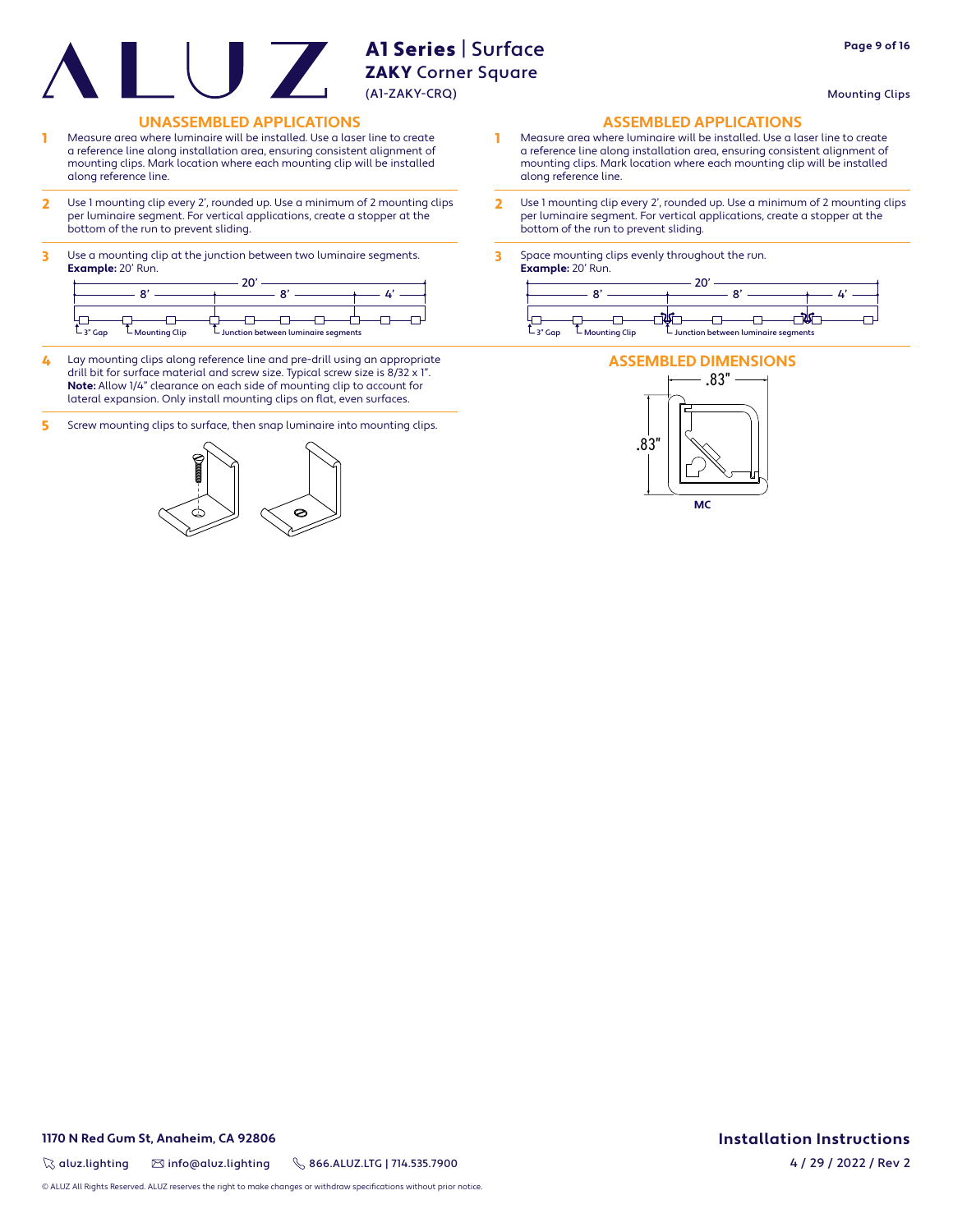**ZAKY** Corner Square (A1-ZAKY-CRQ)

A1 Series | Surface

- Measure area where luminaire will be installed. Use a laser line to create a reference line along installation area, ensuring consistent alignment of mounting channels.
- 2 Lay extrusions along chalk line and drill at least 3 countersink holes per extrusion. Drill additional holes as needed.



3 Screw extrusions to surface using countersink screws. **Note:** Ensure extrusions are aligned. Misalignment will prevent lens from snapping in.



4 After all extrusions have been securely mounted, remove adhesive backing from lightstrip and adhere in place along extrusion channel, ensuring lightstrip is secure inside extrusion. **Note:** Refer to Application Guidelines to ensure correct installation.



- Mounting Fixture (Dry Location Mounting Channel)
- 5 If applicable, connect disconnects between luminaires or solder connectors using the steps from Application Guidelines.
- 6 Install lens into extrusion, overlapping where two extrusions meet. Plan your cuts so that the lens will always overlap where two extrusions meet. Overlapping lenses helps keep extrusions aligned and prevents light leaks.



7 Perform a continuity test before connecting luminaire to power source.

**1170 N Red Gum St, Anaheim, CA 92806**

 $\%$  aluz.lighting  $\%$  info@aluz.lighting  $\%$  866.ALUZ.LTG | 714.535.7900

© ALUZ All Rights Reserved. ALUZ reserves the right to make changes or withdraw specifications without prior notice.

**Installation Instructions**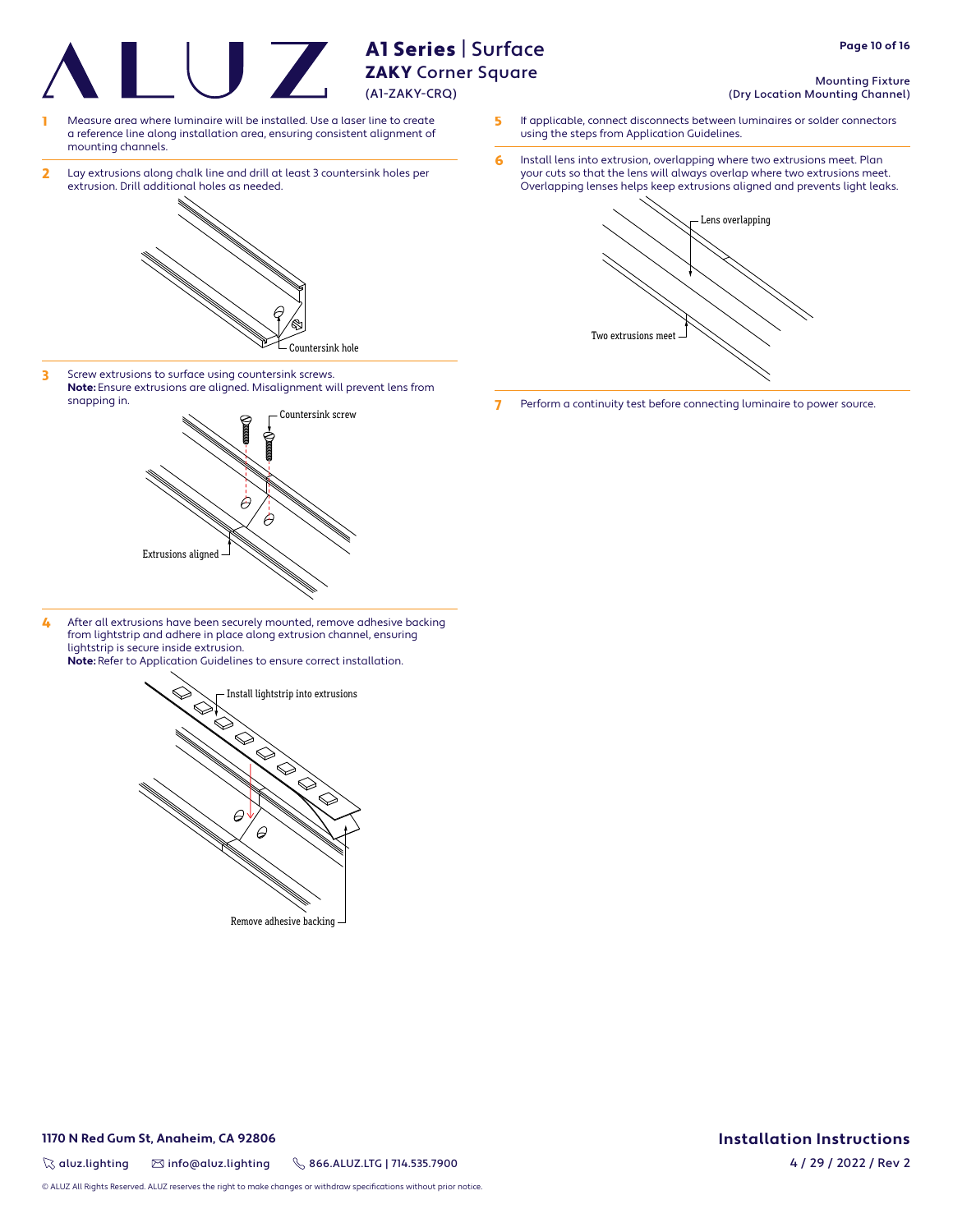- Measure area where luminaire will be installed. Use a laser line to create a reference line along installation area, ensuring consistent alignment of mounting clips. Mark location where each mounting clip will be installed along reference line.
- 2 Mark location where mounting clips will be installed. **Note:** The number of required mounting clips differs for dry and wet location products. Verify number of mounting clips is appropriate for installation environment before installing. Do not install luminaires with inadequate number of mounting clips.
- 3 Lay mounting clips along reference line and pre-drill using an appropriate drill bit for surface and screw size. Recommendation: 8/32 x 1" screw. **Note:** Allow 0.25" clearance for lateral expansion of assembled mounting clips. Only install mounting clips on flat, even surfaces.



4 Screw mounting clips to surface, then snap extrusions into mounting clips. **Note:** Ensure extrusions are aligned. Misalignment will prevent lens from snapping in.



5 After all extrusions have been securely mounted, remove adhesive backing from lightstrip and adhere in place along extrusion channel, ensuring lightstrip is secure inside extrusion. **Note:** Refer to Application Guidelines to ensure correct installation.



Remove adhesive backing

- Mounting Fixture (Dry Location Mounting Clips)
- 6 If applicable, connect disconnects between luminaires or solder connectors using the steps from Application Guidelines.
- 7 Install lens into extrusion, overlapping where two extrusions meet. Plan your cuts so that the lens will always overlap where two extrusions meet. Overlapping lenses helps keep extrusions aligned and prevents light leaks.



8 Perform a continuity test before connecting luminaire to power source.

#### **1170 N Red Gum St, Anaheim, CA 92806**

 $\%$  aluz.lighting  $\%$  info@aluz.lighting  $\%$  866.ALUZ.LTG | 714.535.7900

© ALUZ All Rights Reserved. ALUZ reserves the right to make changes or withdraw specifications without prior notice.

# **Installation Instructions**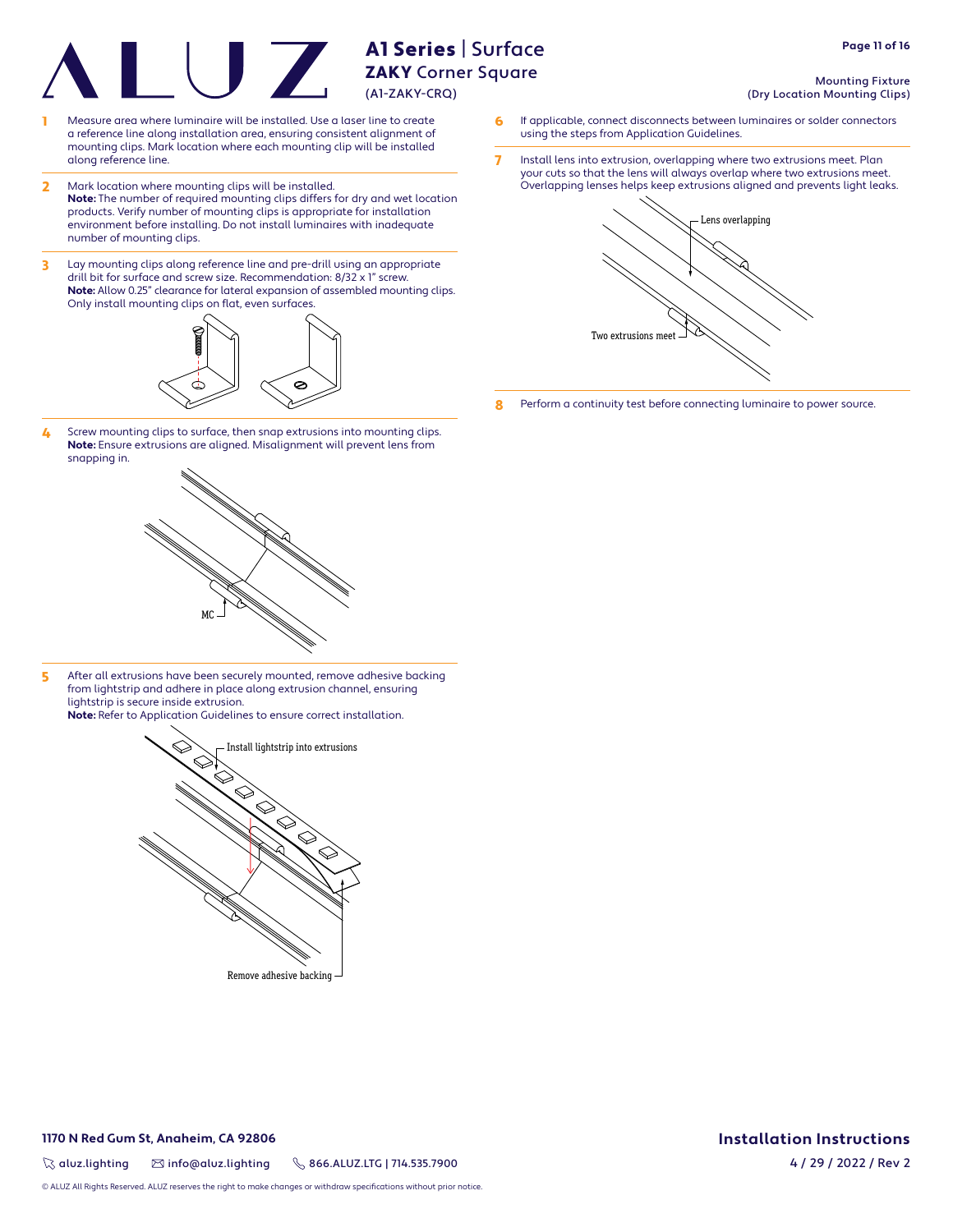- 1 Measure area where luminaire will be installed. Use a laser line to create a reference line along installation area, ensuring consistent alignment of mounting clips. Mark location where each mounting clip will be installed along reference line.
- 2 Mark location where mounting clips will be installed. **Note:** The number of required mounting clips differs for dry and wet location products. Verify number of mounting clips is appropriate for installation environment before installing. Do not install luminaires with inadequate number of mounting clips.
- 3 Lay mounting clips along reference line and pre-drill using an appropriate drill bit for surface and screw size. Recommendation: 8/32 x 1" screw. **Note:** Allow 0.25" clearance for lateral expansion of assembled mounting clips. Only install mounting clips on flat, even surfaces.



4 Screw mounting clips to surface, then snap luminaires into mounting clips.



**1170 N Red Gum St, Anaheim, CA 92806**

 $\%$  aluz.lighting  $\%$  info@aluz.lighting  $\%$  866.ALUZ.LTG | 714.535.7900

© ALUZ All Rights Reserved. ALUZ reserves the right to make changes or withdraw specifications without prior notice.

- Mounting Fixture (Wet Location)
- 5 If applicable, position jumper wires between luminaire segments as needed. **Note:** Refer to Design Guidelines - Continuous Run (Wet Location) for details.
- 6 If applicable, connect disconnects between luminaires or solder connectors using the steps from Application Guidelines.
- 7 Perform a continuity test before connecting luminaire to power source.

**Installation Instructions** 4 / 29 / 2022 / Rev 2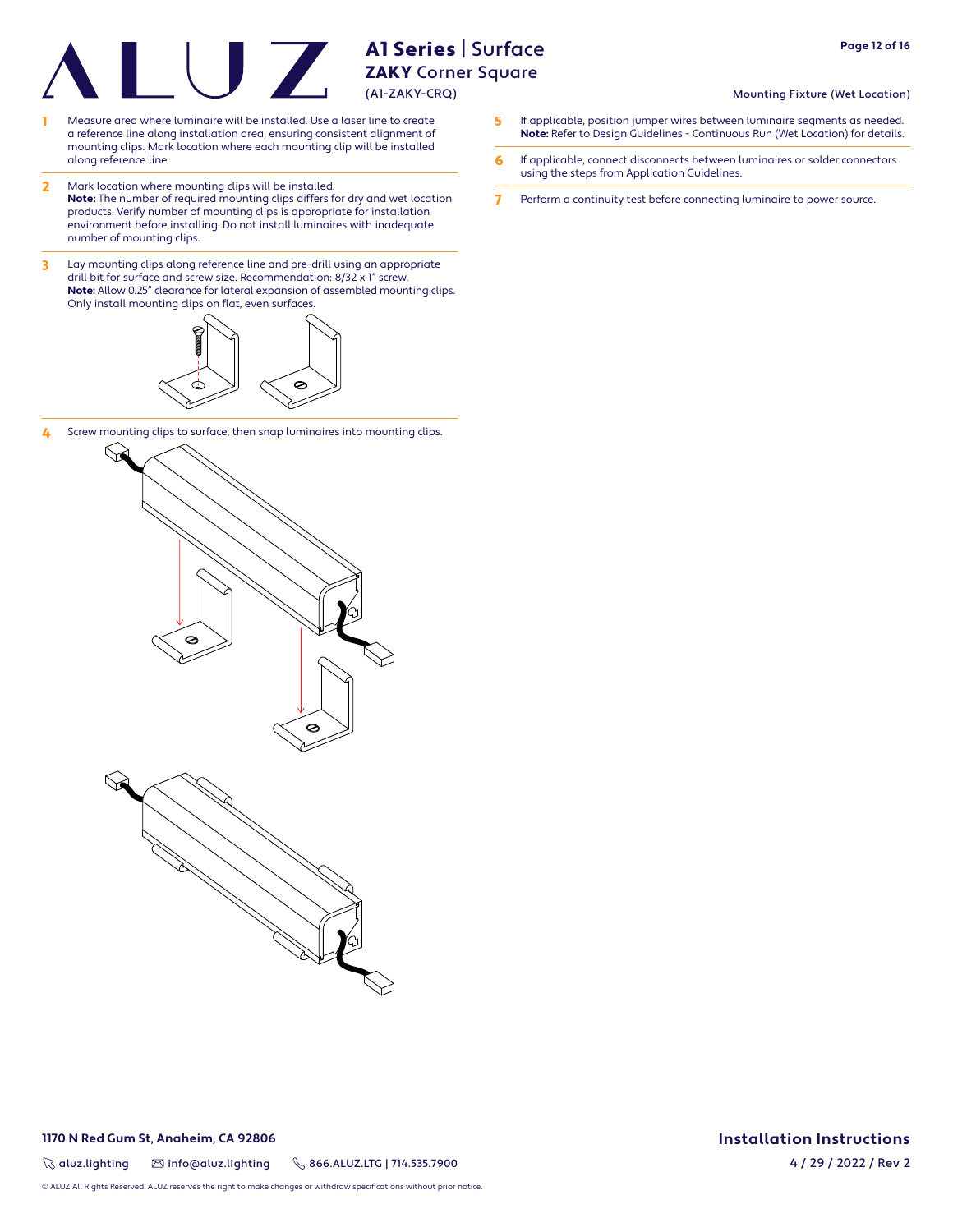**ZAKY** Corner Square (A1-ZAKY-CRQ)

A1 Series | Surface

- Measure area where luminaire will be installed. Use a laser line to create a reference line along installation area, ensuring consistent alignment of mounting channels.
- 2 Lay extrusions along chalk line and drill at least 3 countersink holes per extrusion. Drill additional holes as needed.



3 Screw extrusions to surface using countersink screws. **Note:** Ensure extrusions are aligned. Misalignment will prevent lens from snapping in.



4 After all extrusions have been securely mounted, remove adhesive backing from lightstrip and adhere in place along extrusion channel, ensuring lightstrip is secure inside extrusion. **Note:** Refer to Application Guidelines to ensure correct installation.



Remove adhesive backing

- Mounting Fixture (Wet Location Unassembled Mounting Channel)
- 5 If applicable, connect disconnects between luminaires or solder connectors using the steps from Application Guidelines.
- 6 Install lens into extrusion, overlapping where two extrusions meet. Plan your cuts so that the lens will always overlap where two extrusions meet. Overlapping lenses helps keep extrusions aligned and prevents light leaks.



7 Perform a continuity test before connecting luminaire to power source.

**1170 N Red Gum St, Anaheim, CA 92806**

 $\%$  aluz.lighting  $\%$  info@aluz.lighting  $\%$  866.ALUZ.LTG | 714.535.7900

© ALUZ All Rights Reserved. ALUZ reserves the right to make changes or withdraw specifications without prior notice.

**Installation Instructions** 4 / 29 / 2022 / Rev 2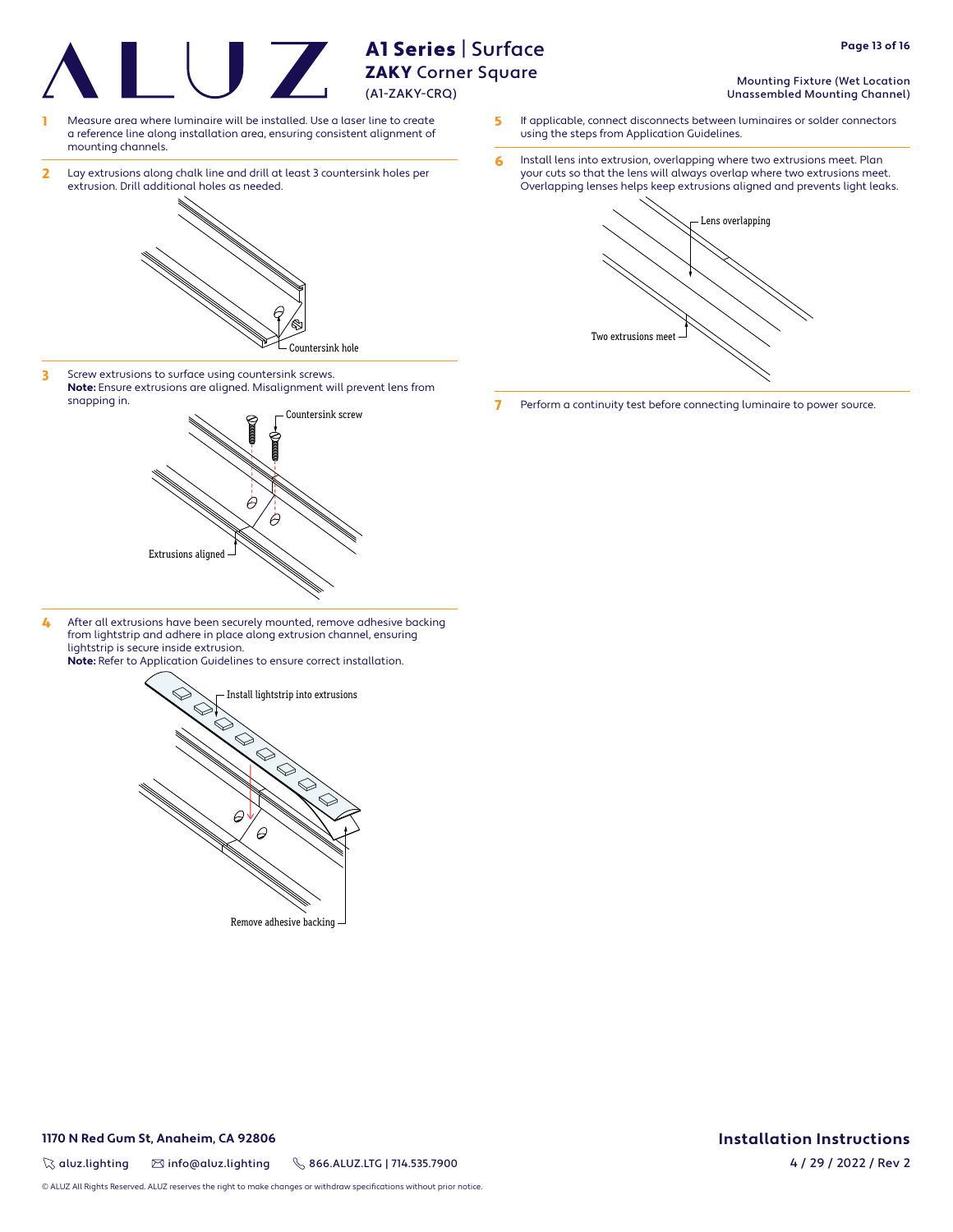- Measure area where luminaire will be installed. Use a laser line to create a reference line along installation area, ensuring consistent alignment of mounting clips. Mark location where each mounting clip will be installed along reference line.
- 2 Mark location where mounting clips will be installed. **Note:** The number of required mounting clips differs for dry and wet location products. Verify number of mounting clips is appropriate for installation environment before installing. Do not install luminaires with inadequate number of mounting clips.
- 3 Lay mounting clips along reference line and pre-drill using an appropriate drill bit for surface and screw size. Recommendation: 8/32 x 1" screw. **Note:** Allow 0.25" clearance for lateral expansion of assembled mounting clips. Only install mounting clips on flat, even surfaces.



4 Screw mounting clips to surface, then snap extrusions into mounting clips. **Note:** Ensure extrusions are aligned. Misalignment will prevent lens from snapping in.



5 After all extrusions have been securely mounted, remove adhesive backing from lightstrip and adhere in place along extrusion channel, ensuring lightstrip is secure inside extrusion.

**Note:** Refer to Application Guidelines to ensure correct installation.



Remove adhesive backing

Mounting Fixture (Wet Location Unassembled Mounting Clips)

**Page 14 of 16**

- 6 If applicable, connect disconnects between luminaires or solder connectors using the steps from Application Guidelines.
- 7 After all extrusions have been securely mounted, remove adhesive backing from lightstrip and adhere in place along extrusion channel, ensuring lightstrip is secure inside extrusion.



- 8 After all extrusions have been securely mounted, remove adhesive backing from lightstrip and adhere in place along extrusion channel, ensuring lightstrip is secure inside extrusion. **Note:** Refer to Application Guidelines to ensure correct installation.
- **9** Perform a continuity test before connecting luminaire to power source.

#### **1170 N Red Gum St, Anaheim, CA 92806**

 $\%$  aluz.lighting  $\%$  info@aluz.lighting  $\%$  866.ALUZ.LTG | 714.535.7900

© ALUZ All Rights Reserved. ALUZ reserves the right to make changes or withdraw specifications without prior notice.

# **Installation Instructions**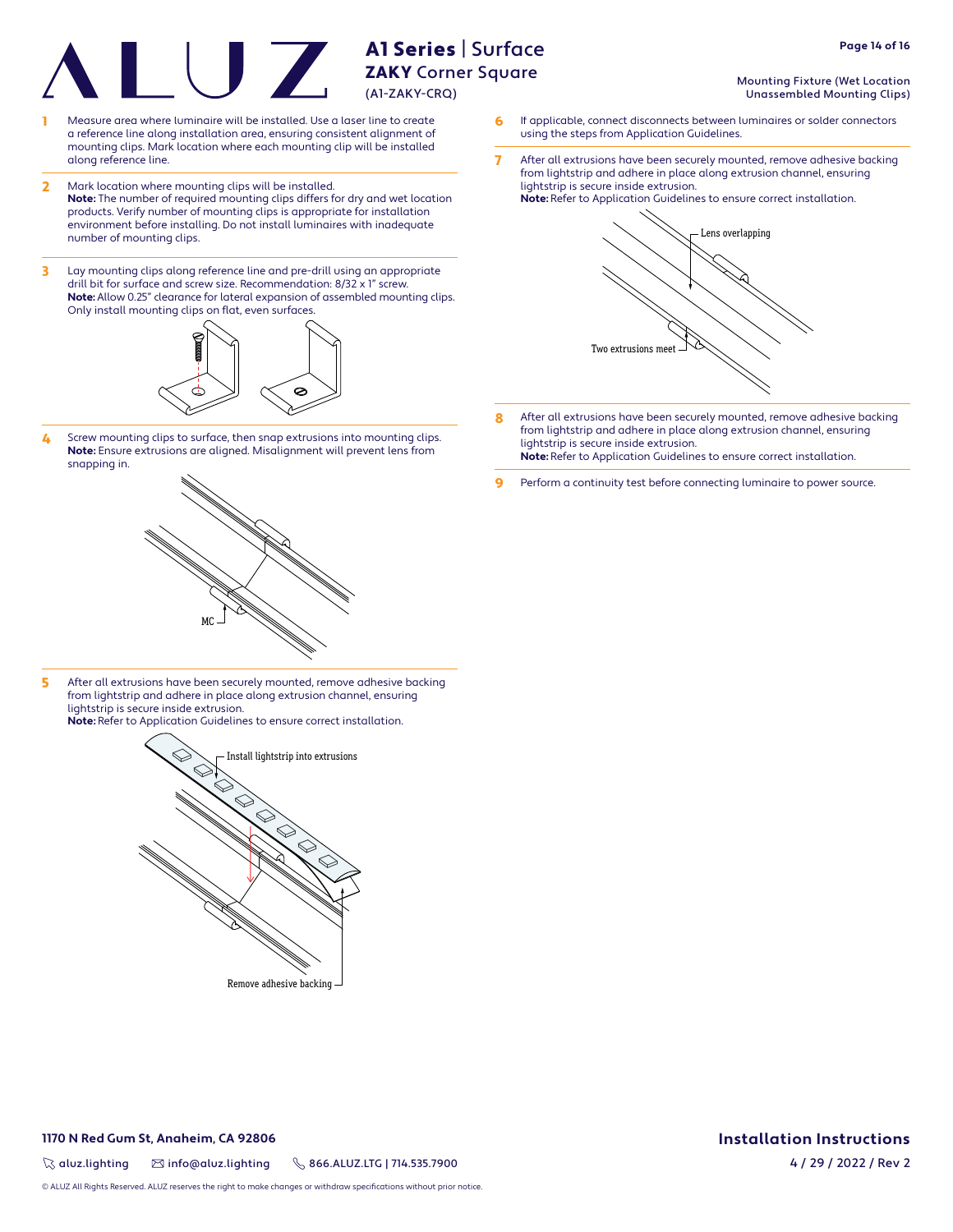#### Troubleshooting

**Page 15 of 16**

#### **TROUBLESHOOTING TIPS**

- Do not reset the breaker multiple times.
- If the unit is overloaded, the breaker will trip, shutting off the driver and lights.
- If the breaker reset button has been held down by hand or any type of pressure, such as duct tape, or if the breaker has been reset multiple times without troubleshooting, the unit will:
- Burn the driver bobbin.
- Burn the thermal or magnetic breaker.
- Burn the driver lead wires due to high amperage caused by overload.
- Short circuit in line which will not allow the breaker to reset.
- Damage the lighting.
- **1** Turn off power before beginning. Verify power is off by using a not contact circuit tester (by others).
- 2 Check the board for damage, such as cuts, punctures, twisting, or crushing. If there is excessive damage to the board, it must be replaced.

Damaged Board



3 Check the run for any particles that may cause a short. Check the end cap, power connector, and board for any metal flakes or shavings. Clear the run of any shavings or particles if present, then perform a continuity test to confirm the short has been eliminated.



4 Check board cuts to ensure they are clean. Frayed, split, or sloppily cut boards can damage the circuit, resulting in flickering, dimness, or LED outages.



5 Check terminal connections between LED boards. If a terminal is loose, damaged, or absent, the board must be replaced. Check soldered connections to LED boards, if applicable.

Damaged Connection 000000000 Broken Solder Connection

- 6 Check the run for any particles that may cause a short. Check the end cap, power connector, and board for any metal flakes or shavings. Clear the run of any shavings or particles if present, then perform a continuity test to confirm the short has been eliminated.
- 7 Check the run for any water inside end cap, power connector, or lightstrip. If water or condensation is present, the lightstrip must be replaced.

#### **1170 N Red Gum St, Anaheim, CA 92806**

 $\%$  aluz.lighting  $\%$  info@aluz.lighting  $\%$  866.ALUZ.LTG | 714.535.7900